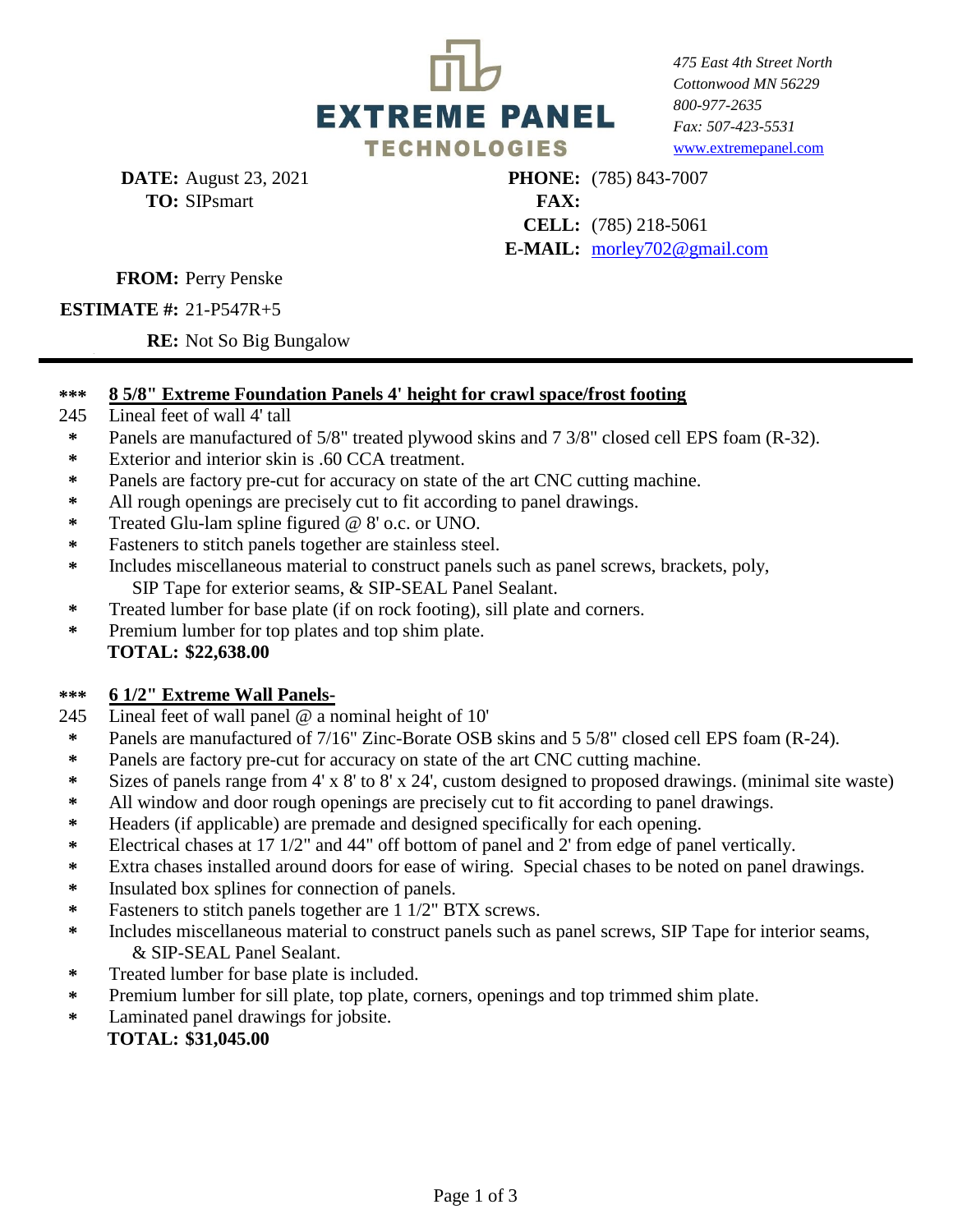#### **\*\*\* 10 1/4" Extreme Roof Panels -**

1800 Approximate square foot of roof panel at specified pitch

- **\*** Panels are manufactured of 7/16" Zinc-Borate OSB skins and 19 3/8" closed cell EPS foam (R-41).
- **\*** Panels are factory pre-cut for accuracy on state of the art CNC cutting machine.
- **\*** Sizes of panels range from 4' x 8' to 8' x 24', custom designed to proposed drawings. (minimal site waste)
- **\*** Electrical chases at 2' from edge of panel vertically. Special chases to be noted on panel drawings.
- **\*** Insulated box splines or insulated I-joists for connection of panels.
- **\*** Fasteners to stitch panels together are 1 1/2" BTX screws unless noted otherwise.(staples or nails by CTR)
- **\*** Includes miscellaneous material to construct panels such as panel screws, SIP Tape for interior seams,
- **\*** 18" SIP Tape for ridge beam detail. Expandable foam & SIP-SEAL Panel Sealant.
- **\*** Lumber for overhang detail, sheeting if applicable and sub-fascia.
- **\* \* TOTAL: \$27,808.00** Laminated panel drawings for jobsite.

#### **\*\*\* Glu-Lam Beam Package**

- **\*** Glu-Lam Beam Package according to plan
- **\* \* TOTAL: \$8,756.00** Beams are visual grade unless notes otherwise.

#### **\*\*\* Truss Floor System**

- **\*** Floor truss system per drawing
- **\*** Includes miscellaneous material to construct floor system such as decking, fasteners, adhesive, hangers,
- **\* \* TOTAL: \$16,800.00** lumber for bracing.

| SIPs Package -                     | \$107,047.00        |
|------------------------------------|---------------------|
| Freight and Taxes, if applicable - | not included        |
|                                    | Total: \$107,047.00 |

### **Clarification Notes:**

2 Sausage Pack Applicators included. \* CONCRETE ANCHOR BOLTS ARE NOT INCLUDED UNLESS SPECIFIED ABOVE.

### **SIP Installation Tools**

To assist in the installation of SIPs for your project, the following specialty installation tools are available:

| <b>Description</b>                        | <b>Cost Each</b> | <b>Credit</b><br>Available * | <b>Recommended</b>               |
|-------------------------------------------|------------------|------------------------------|----------------------------------|
| 4", 6", 8", 10", 12" Electric Foam Cutter | \$150.00         | \$100.00                     | 1 per panel thickness ordered    |
| Wall & Roof Lift Plate w/ 2" SIPTP screws | \$47.50          | \$10.00                      | 4 minimum                        |
| 2" Load Straps with Flat Hooks            | \$32.50          | \$10.00                      | 3 minimum                        |
| Jimmy's Strapjack (Panel Puller kit)      | \$450.00         | \$200.00                     | Recommended but optional         |
| Economy Gun for Expandable Foam           | \$37.50          |                              | non-returnable 1 recommended     |
| RIDGID Nail Gun for 2" Strip Nails        | \$300.00         |                              | non-returnable 1 recommended     |
| M12 Cordless Sausage Gun w/ 2 batteries   | \$300.00         |                              | non-returnable 1 recommended     |
| 7' Fork Extensions /set                   | \$575.00         |                              | non-returnable 1 set recommended |

**\*** *Credit will be issued for tools returned in complete/good working order. Return shipping cost to be paid by customer.*